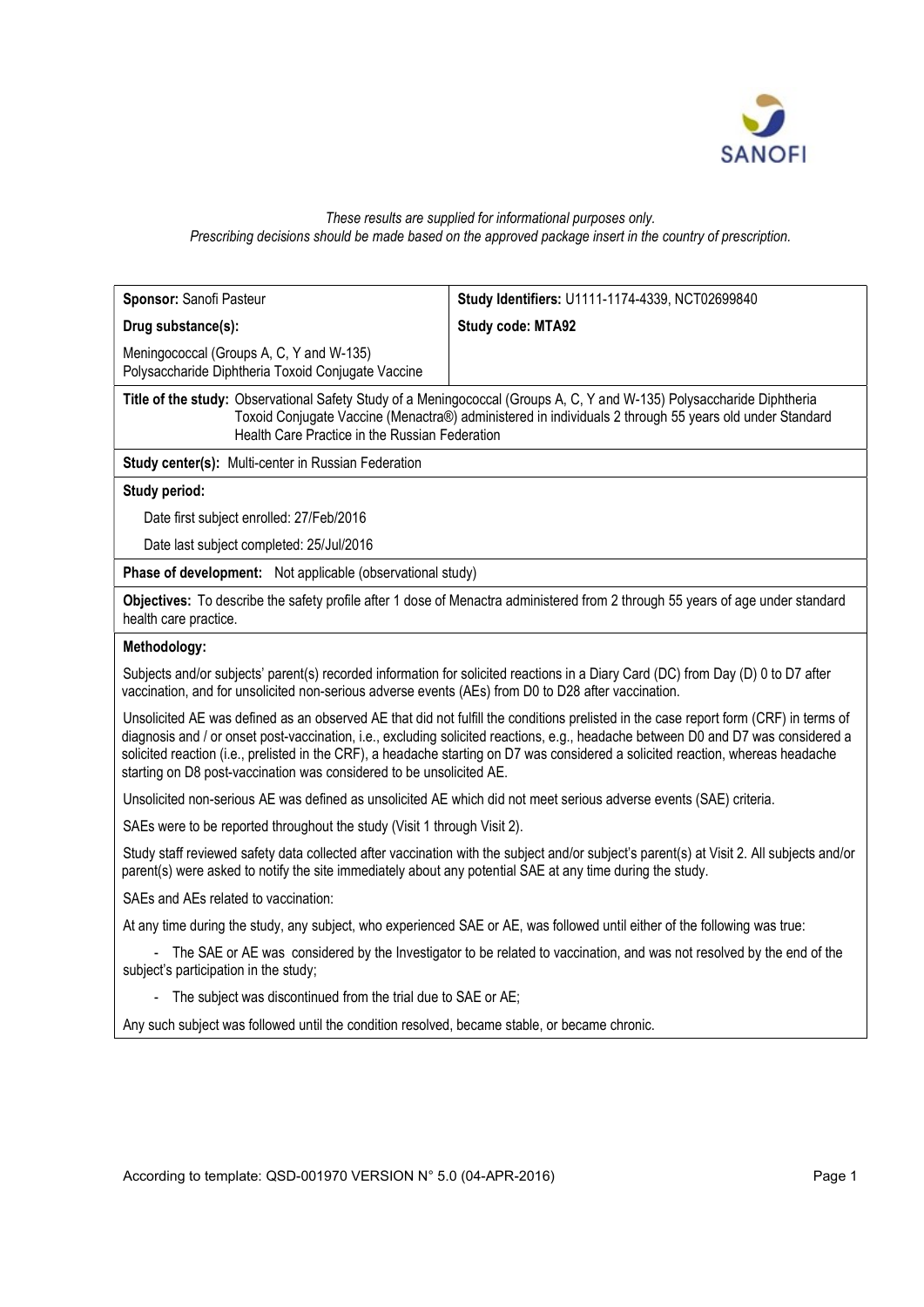

|                                                                                                                                                                                                                                     | <b>SANUFI</b>                                                                                                                                                                                                                                      |  |  |  |  |
|-------------------------------------------------------------------------------------------------------------------------------------------------------------------------------------------------------------------------------------|----------------------------------------------------------------------------------------------------------------------------------------------------------------------------------------------------------------------------------------------------|--|--|--|--|
| Number of subjects:                                                                                                                                                                                                                 | Planned: 100                                                                                                                                                                                                                                       |  |  |  |  |
|                                                                                                                                                                                                                                     | Treated: 100                                                                                                                                                                                                                                       |  |  |  |  |
| Evaluated:                                                                                                                                                                                                                          |                                                                                                                                                                                                                                                    |  |  |  |  |
|                                                                                                                                                                                                                                     | Safety: 100                                                                                                                                                                                                                                        |  |  |  |  |
| Diagnosis and criteria for inclusion:                                                                                                                                                                                               |                                                                                                                                                                                                                                                    |  |  |  |  |
| Inclusion criteria:                                                                                                                                                                                                                 |                                                                                                                                                                                                                                                    |  |  |  |  |
| 1) Aged 2 through 55 years on the day of enrollment                                                                                                                                                                                 |                                                                                                                                                                                                                                                    |  |  |  |  |
|                                                                                                                                                                                                                                     | 2) For adults (18-55 years old): Informed consent form has been signed and dated by the subject.                                                                                                                                                   |  |  |  |  |
| For minors: Informed consent form has been signed and dated by the parent. In addition, in accordance with the Institution Ethics<br>Committee/Institution Review Board requirements and as appropriate for the age of the subject: |                                                                                                                                                                                                                                                    |  |  |  |  |
|                                                                                                                                                                                                                                     | subjects aged 14 to 17 years were required to sign and date the informed consent form,                                                                                                                                                             |  |  |  |  |
| subjects aged 10 to 13 years were required to sign and date the assent form,                                                                                                                                                        |                                                                                                                                                                                                                                                    |  |  |  |  |
| for subjects under 10 years, consent was asked orally according to subject's age and ability for understanding.                                                                                                                     |                                                                                                                                                                                                                                                    |  |  |  |  |
| prior to enrollment to the study.                                                                                                                                                                                                   | 3) Receipt of one dose of Menactra in routine practice according to the approved local product insert on the day of inclusion and                                                                                                                  |  |  |  |  |
| Exclusion criterion:                                                                                                                                                                                                                |                                                                                                                                                                                                                                                    |  |  |  |  |
|                                                                                                                                                                                                                                     | 1) Participation at the time of study enrollment (or in the 4 weeks preceding the enrollment) or planned participation during the<br>present study period in a clinical study investigating a vaccine, drug, medical device, or medical procedure. |  |  |  |  |
| <b>Study treatments</b>                                                                                                                                                                                                             |                                                                                                                                                                                                                                                    |  |  |  |  |
| Investigational medicinal product(s): Menactra                                                                                                                                                                                      |                                                                                                                                                                                                                                                    |  |  |  |  |
| Formulation: Solution of Meningococcal (Groups A, C, Y and W-135) Polysaccharide Diphtheria Toxoid Conjugate Vaccine                                                                                                                |                                                                                                                                                                                                                                                    |  |  |  |  |
| Route(s) of administration: Intramuscular injection                                                                                                                                                                                 |                                                                                                                                                                                                                                                    |  |  |  |  |
| Dose regimen: Single injection                                                                                                                                                                                                      |                                                                                                                                                                                                                                                    |  |  |  |  |
| <b>Administration Schedule: 1 injection</b>                                                                                                                                                                                         |                                                                                                                                                                                                                                                    |  |  |  |  |
| Duration of observation: 28 days                                                                                                                                                                                                    |                                                                                                                                                                                                                                                    |  |  |  |  |
| <b>Criteria for evaluation:</b>                                                                                                                                                                                                     |                                                                                                                                                                                                                                                    |  |  |  |  |
| Safety:                                                                                                                                                                                                                             |                                                                                                                                                                                                                                                    |  |  |  |  |
| days after vaccination;                                                                                                                                                                                                             | Occurrence of solicited (prelisted in the subject's DC and CRF) injection site and systemic reactions occurring up to 7                                                                                                                            |  |  |  |  |
|                                                                                                                                                                                                                                     | Occurrence of unsolicited non-serious AEs up to 28 days after vaccination;                                                                                                                                                                         |  |  |  |  |
|                                                                                                                                                                                                                                     | Occurrence of SAEs throughout the study (from enrollment to visit 2);                                                                                                                                                                              |  |  |  |  |

## Statistical methods:

All additional revisions were descriptive.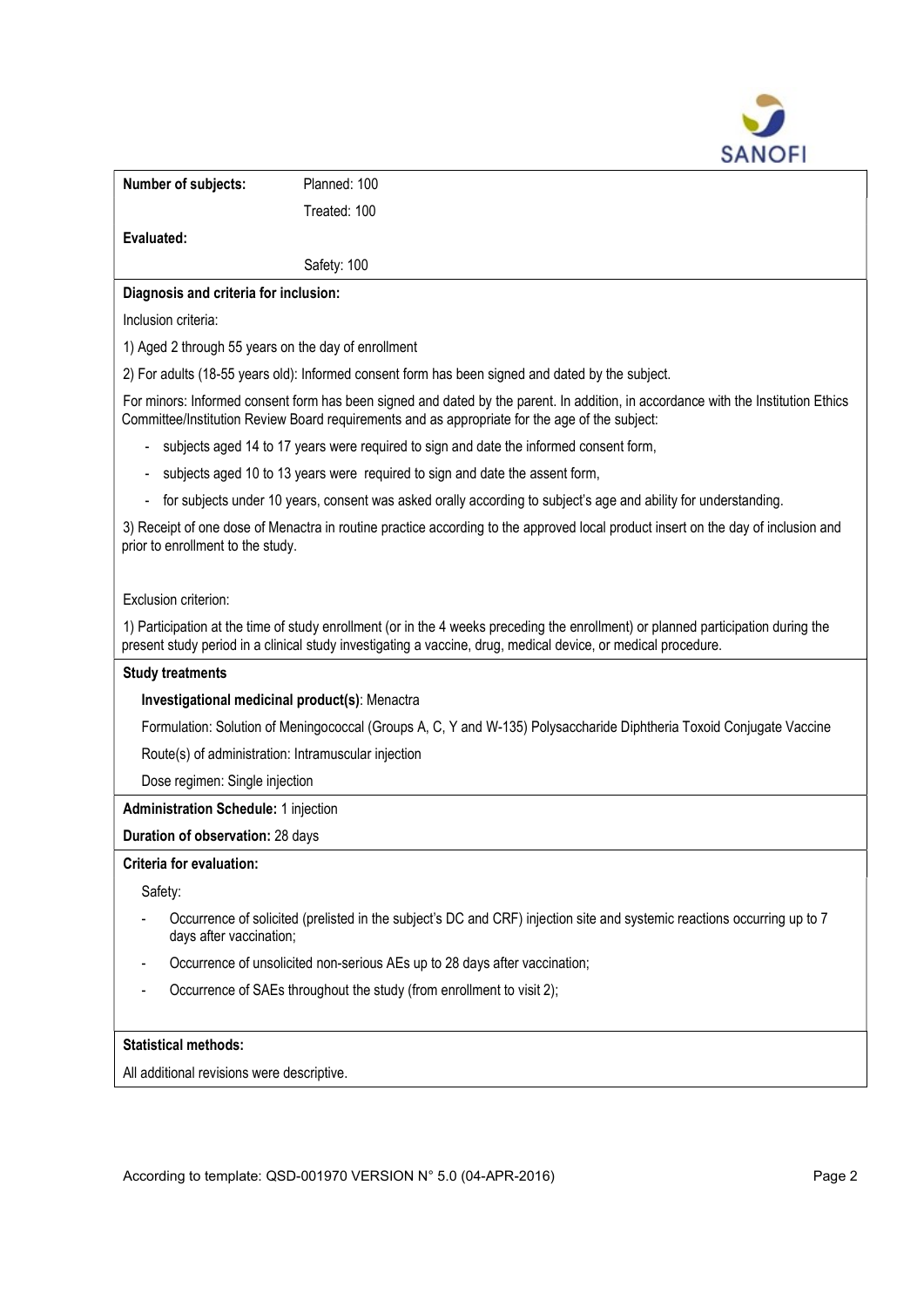

## Summary:

Population characteristics: Among the 100 subject's distribution by gender was 47 males and 53 females. The median age of study cohort was 13.6 years old. All 100 enrolled subjects completed the study according to the protocol.

Safety results: The rate of solicited injection site and systemic reactions, occurred within 7 days after vaccination was 52.0% (95% Confidence interval [CI] = 41.8- 62.1%). The rate of solicited injection site reactions was 49.0% (95%CI = 38.9 - 59.2%), the rate of solicited systemic reactions was 20.0% (95%CI = 12.7 - 29.2%).

The total rate of unsolicited non-serious AE up to 28 (+7) days after vaccination was 9.0% (95%CI = 4.2 - 16.4%) and of unsolicited AR 0.0% (95%CI = 0.0 - 0.0%).

No cases of SAEs/deaths were reported throughout the study period.

Overview of safety data after vaccine injection is shown in the Table 1.

|                                                                                                                                                                                                                                                                                                     | Total<br>$(N=100)$                                                                     |                                                                    |                                                                                                                                             |
|-----------------------------------------------------------------------------------------------------------------------------------------------------------------------------------------------------------------------------------------------------------------------------------------------------|----------------------------------------------------------------------------------------|--------------------------------------------------------------------|---------------------------------------------------------------------------------------------------------------------------------------------|
| Subjects experienced at least one:                                                                                                                                                                                                                                                                  | n/M                                                                                    | %                                                                  | 95% CI                                                                                                                                      |
| <b>Solicited reaction</b><br>Solicited injection site reaction<br>Solicited systemic reaction                                                                                                                                                                                                       | 52/100<br>49/100<br>20/100                                                             | 52.0<br>49.0<br>20.0                                               | (41.8; 62.2)<br>(38.9; 59.2)<br>(12.7; 29.2)                                                                                                |
| <b>Unsolicited AE</b><br><b>Unsolicited AR</b><br>Unsolicited non-serious AE<br>Unsolicited non-serious AR<br>Unsolicited non-serious injection site AR<br>Unsolicited non-serious systemic AE<br>Unsolicited non-serious systemic AR<br>AE leading to study discontinuation<br><b>SAE</b><br>Death | 9/100<br>0/100<br>9/100<br>0/100<br>0/100<br>9/100<br>0/100<br>0/100<br>0/100<br>0/100 | 9.0<br>0.0<br>9.0<br>0.0<br>0.0<br>9.0<br>0.0<br>0.0<br>0.0<br>0.0 | (4.2; 16.4)<br>(0.0; 3.6)<br>(4.2; 16.4)<br>(0.0; 3.6)<br>(0.0; 3.6)<br>(4.2; 16.4)<br>(0.0; 3.6)<br>(0.0; 3.6)<br>(0.0; 3.6)<br>(0.0; 3.6) |
| During the study<br>SAE<br>Death                                                                                                                                                                                                                                                                    | 0/100<br>0/100                                                                         | 0.0<br>0.0                                                         | (0.0; 3.6)<br>(0.0; 3.6)                                                                                                                    |

## Table 1. Safety overview after vaccine injection – Safety Analysis Set

n: number of subjects experienced endpoint.

M: number of subjects with available data for the relevant endpoint.

The most commonly reported injection site reactions (of any grade) were injection site pain (43.0%), injection site erythema (21.0%) and injection site swelling (12.0%). Most of injection site reactions were of grade 1 or 2 intensity, with onset occurred within D0-D3 and resolved within 7 days after vaccination.

Frequency of grade 3 injection site reactions was the following: Injection site pain – 2% (2/100 cases), injection site erythema – 3% (3/100 cases) injection site swelling – 1% (1/100 cases).

Most cases of injection site pain were 1 to 3 days in duration (37.0%). Injection site erythema and injection site swelling persisted mainly for 4-7 days (15.0% and 7.0% respectively). There was no injection site reactions persisted for 8 or more days. Solicited systemic reactions, occurred within 7 days after vaccine injection, were reported as follows:

Headache and malaise were the most commonly reported solicited systemic reaction (13.0% each), followed by myalgia (10.0%). Fever was reported only for 1 subject (1%).

Few cases of Grade 3 systemic reactions were reported: 1 (1%) for fever; 1 (1%) for malaise and 1 (1%) for myalgia. No Grade 3 cases of headache were reported.

According to template: QSD-001970 VERSION N° 5.0 (04-APR-2016) Page 3